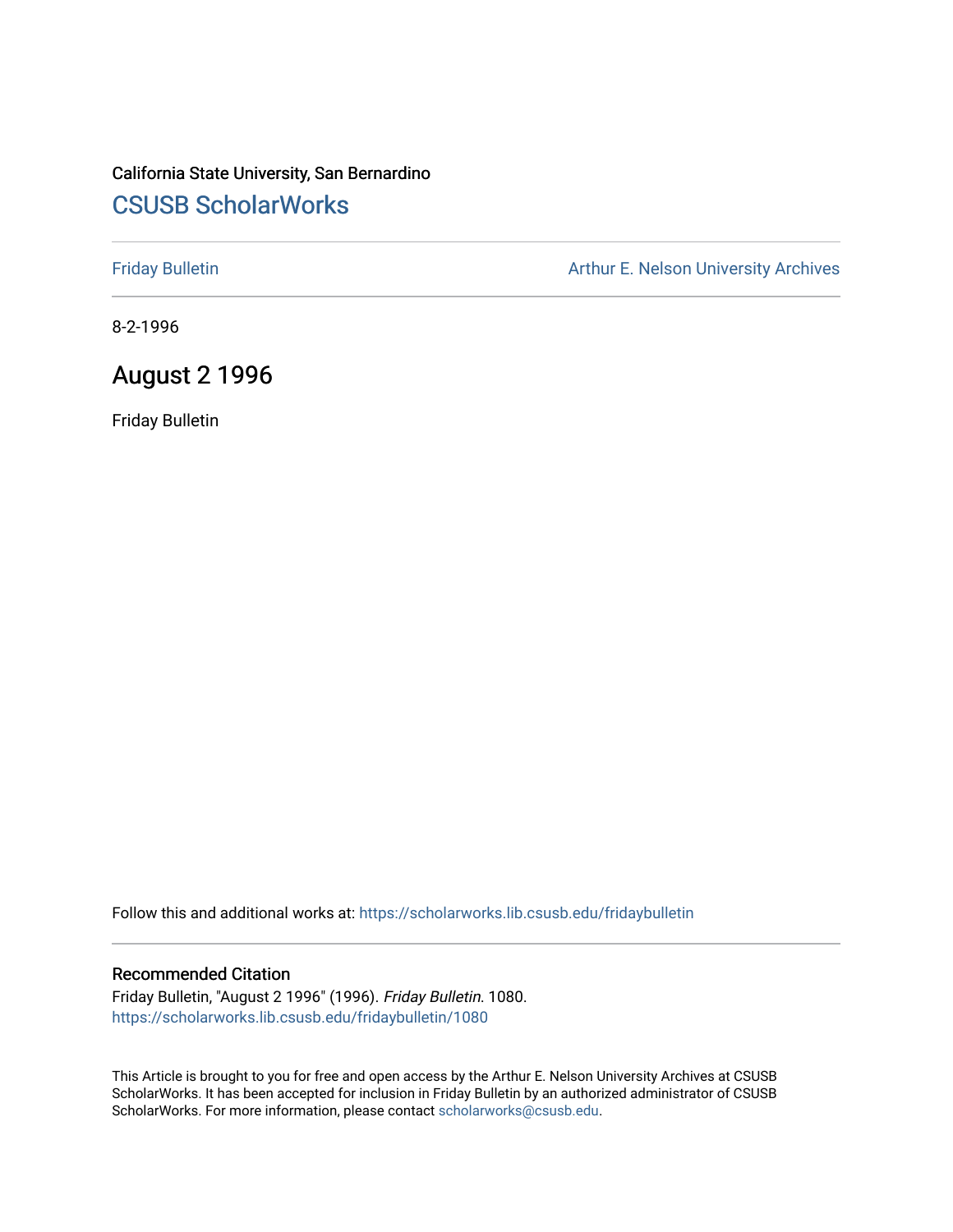

# **SCHOOL OF EDUCATION REORGANIZES, CREATES NEW DEPARTMENTS, PROGRAMS**

Five new departments are being created in a restructuring of the School of Education that is expected to make better use of faculty expertise, announces Phyllis Femlund, acting dean.

"The reorganization is intended to cluster faculty according to their professional disciplines and areas of specialization and scholarship," notes Fernlund. "The new configuration will better allow faculty to focus on their areas of expertise within their department while at the same time teaching across programs."

identify a primary program commitment and then extend their teaching to additional program areas that need their expertise," Fernlund remarks. "In this more efficient system, each department does not employ their own bilingual education specialists, but the entire school has access to the expertise of the bilingual faculty."

The new structure is being enacted following wide consultation with the school's faculty. The new departments and their chairpersons are: Educational Policy and Research, Darleen Stoner; Educational Psychology and Counseling, Kathy Reilly; Leadership, Curriculum and Instruction, David Stine; Learning, Literacy and Culture, Todd Jennings; and Science, Mathematics and Technology Education, Herb Brunkhorst.

Using a matrix model, the school's new organization "allows faculty to

Eight program areas and coordinators also have been identified under the new structure, Femlund adds. They are: Educational Administration, Cheryl

# **CLEAVES RETURNS, ALIVE & PICKIN' DEBUTS FOR WEEKS 5,6 OF EVENING MUSIC SERIES**



Trumpeter Andy Cleaves and bluegrass band Alive & Pickin' will perform the first two Wednesdays in August as the Cal State Summer Entertainment Series begins its second half.

Previously, the School of Education had three departments: Advanced Studies, Elementary/Bilingual Education and Secondary/Vocational Education.

On Aug. 7, Cleaves will bring with him musicians from the Los Angeles area to play some contemporary jazz numbers. For many years he has been the jazz ensemble instructor for Cal State's student

jazz band. Cleaves has performed with many of the top music artists, including En Vogue, Stevie Wonder and Natalie Cole. He also has performed at a number of Southern Califomia jazz clubs.

#### **LOOKING FOR CSUSB ALUMNI ON STAFF**



Rich Mercado is one. Helga Scovel's another. There's David DeMauro. Cheryl Smith. And Rich Fehn. Let's not forget Dave Maynard.

Alive & Pickin' will make its first appearance at Cal State on Aug. 14 when the five-member band plays its rockabillystyle bluegrass. Since 1990, the Inland Empire group has performed around the Southland at festivals and fairs. The band has shared the stage with such groups as California, the Eddie Adcock Band, and Ralph Stanley and his Clinch Mountain Boys.

> The Alumni Affairs office would like to recognize as many of you as possible during the "Year of the Alumni" celebration. Are you a CSUSB grad or do you know of a colleague who is? Stop by the Alumni Affairs office in AD-1()4. call at x5()08 or e-mail at "alumni" and let us know who you are.

Lead vocalist and guitarist T.J. Lyons, along with mandolin player Steve Cahill and banjo player Bill Purcell, are the group's founders. A few years later they were joined by bassist Dave Brown as well as David Brock, who plays both banio and fiddle.

The free concerts begin at 7 p.m. under the stars and on the lawn overlooking the stage in the Student Union Lower Commons courtyard. Soft drinks, chips and

candy will be sold at each show. The Summer Entertainment Series is sponsored by the Associated Students, Inc., the CSUSB Student Union, Extended Education, and Coca-Cola.

For more information call the series hotline at Ext. 7053.





Fischer; Counseling, Sue Brotherton; Instructional Technology, Jim Monaghan, who is new to Cal State; Multiple Subject, Jan Woerner; Reading, Joe Gray; Special Education, Carolyn Eggleston; Single Subject, Juan Gutierrez; and Vocational Education, Ron Pendleton.

# **DEAN CONTINUE**

The late-May withdrawal of William Wehrenberg, the Wisconsin administrator who had been named dean for the School of Natural Sciences, has not interrupted the operation of the natural sciences division, says Louis Fernandez, vice president (Academic Affairs).

Klaus Brasch has returned to serve as acting dean for one year. A search committee is being formed now and Fernandez hopes to begin the hunt for a permanent dean in the fall. He says it was too late in the year to go back to the original pool of dean candidates when he learned that Wehrenberg had withdrawn his acceptance of the position.

Meanwhile, the School of Education search for a dean is underway. The search commitee recently met to decide when to begin inviting candidates to campus for interviews, which probably will be later this year or early next year. If all goes as planned, Fernandez anticipates having the post filled permanently by the fall of 1997.



*Alive & Pickin'* 

These are just a few CSUSB colleagues who remind us that some of the university's best and brightest alumni are right here on campus. So far we've identified 97 faculty and staff who have earned CSUSB degrees.